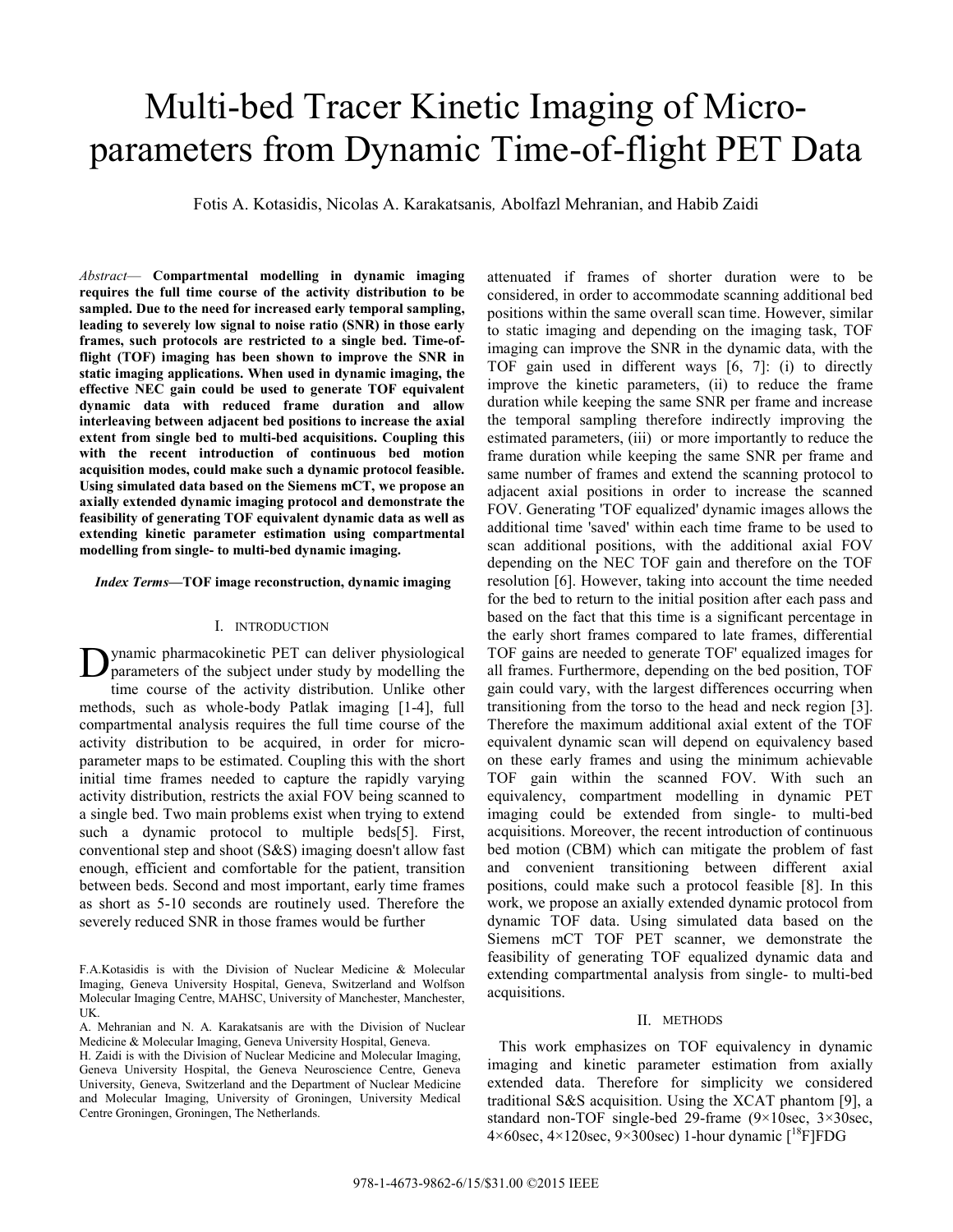

**Fig.1** Comparison between a standard 1 bed dynamic protocol and the proposed 3-bed dynamic protocol. Each of the 29 3-bed passes and its overall time length are the same with each frame and the total scan time, respectively, of a 29-frame conventional single-bed dynamic scan. Each frame of the single-bed protocol was split equally amongst the bed positions of the 3-bed protocol considering also a 2.5sec gap after each full pass to simulate the bed return time.

scan was simulated. Moreover, using the same input function (ignoring delay and dispersion between beds) an axially extended dynamic scan was also simulated, corresponding to an equivalent 3-bed dynamic scan, with each bed consisting of 29-frames (9×2.5sec/bed, 3×9.2sec/bed, 4×19.2sec/bed,  $4\times39.2$ sec/bed,  $9\times99.2$ sec/bed). The proposed protocol has been designed such that each of the 29 3-bed passes and its overall time length are the same with each frame and the total scan time, respectively, of a 29 frame conventional singlebed dynamic scan. In addition, the individual frame durations of the single-bed acquisition were split equally amongst the bed positions of our proposed multi-bed protocol. A 2.5sec gap after each full pass was taken into account also, simulating the bed return time (Fig. 1). Taking into account the phantom's diameter, TOF resolutions between 440-300ps would be needed to achieve the minimum necessary TOF NEC gain to equate the SNR compared to the single-bed scan[2]. Two TOF resolutions were simulated ( 440ps and 300ps) and the dynamic TOF dataset corresponding to the 3 bed protocol as well as the non-TOF single-bed one, were generated based on the geometry of the Siemens mCT TOF PET[10]. Post-reconstruction kinetic analysis was performed with the GLLS method[11]. Parameter estimation on the axially extended dynamic scan was performed in 2 ways; 1) using the entire axially extended dynamic image and the framing of the single-bed scan since the 2 scans are equivalent and each full pass in the extended scan matches the frame durations in the single-bed scan, 2) using each individual bed and the framing corresponding to it and then overlapping the parametric images to generate the axially extended parametric maps.

# III. RESULTS

Fig.2 shows single frame emission data, using the single-bed and 3-bed protocol. At 300ps, the TOF gain can compensate for the SNR loss due to reduced scan time/counts per frame/bed and the first bed from the 3-bed scan is almost equivalent, if not better, to the single bed scan. At 440ps the reduced TOF NEC gain compared to the 300 ps is not enough to achieve SNR equivalency, with the data slightly noisier compared to the single bed. For comparison, the non-TOF 3 bed scan is shown. When non-TOF is used, the SNR drop due to having almost a 3-fold drop in counts is apparent. Using the single-bed and the equivalent 3-bed dynamic data, parametric maps were estimated and are shown in Fig. 3. Despite the equivalency in the dynamic data though, the parametric images in the single bed are substantially more biased compared to the 3-bed scan (Fig. 3(ii)) when parameters are estimated from each bed individually. In the single-bed scan and in regions with high  $K_1$ , the framing is not sufficient to differentiate the tissue response from the blood volume which results in negative bias in  $K_1$  and high positive bias in blood volume, while  $k_2$ ,  $k_3$  and  $K_i$  are also negatively biased. However in the 3-bed scan such an effect substantially reduced with the parameters more quantitatively accurate since although both scans have the same number of frames, the reduced frame duration per bed in the 3-bed scan, results in a more accurate temporal sampling. In order to demonstrate the effect of temporal sampling, parameter estimation on the 3-bed scan was additionally performed using the framing of the single-bed scan, since the time for a complete pass in the 3-bed scan is equal to the frame duration from the single-bed scan. As can been seen in Fig.3(ii-single bed framing) the same bias is observed in the parameters compared to the single bed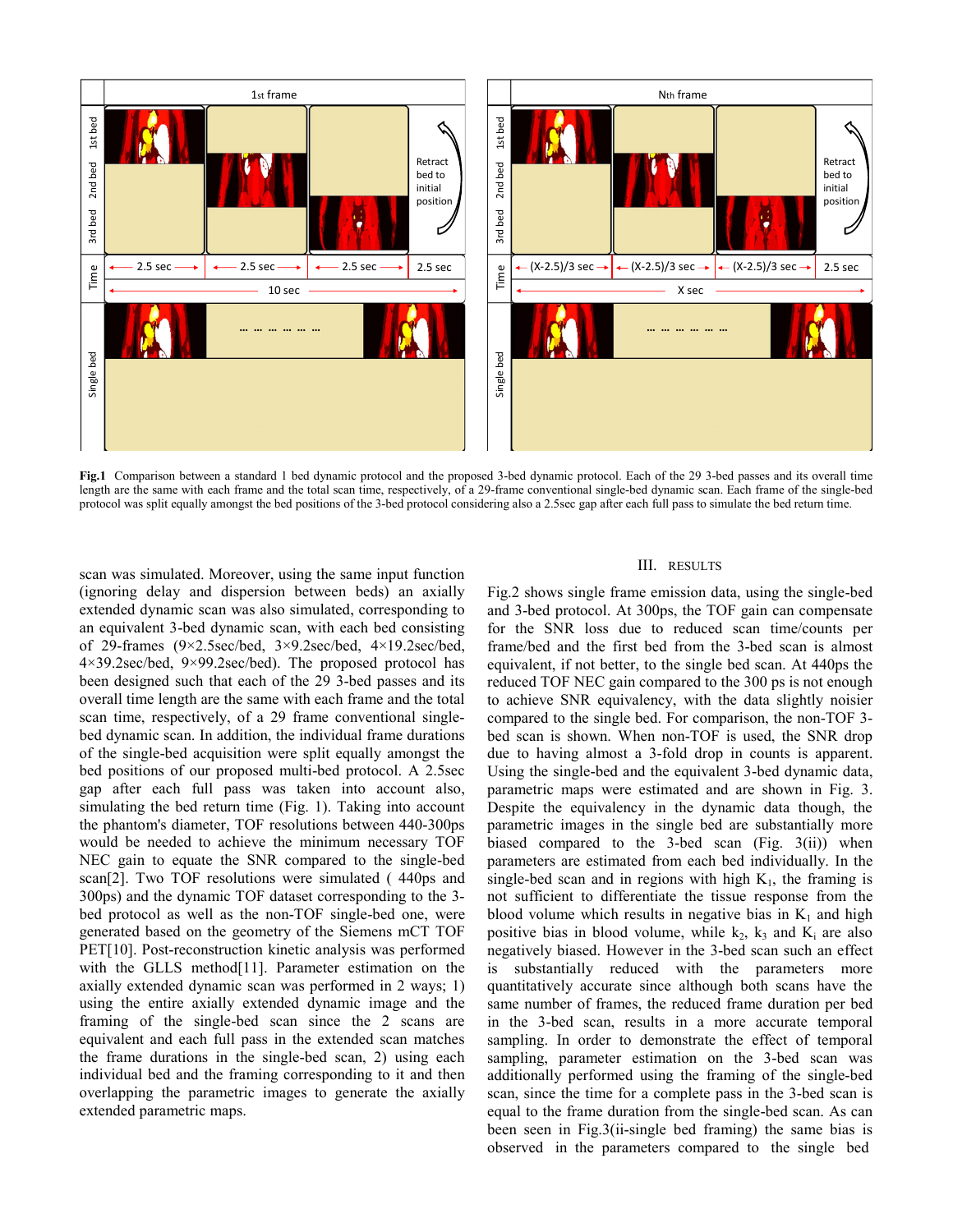

**Fig.2** Dynamic emission data from a single frame at matched contrast using the single-bed non-TOF protocol (i), the 3-bed protocol (ii-iv) and the true image (v). At 300ps TOF resolution, (ii) the 3-bed protocol produces equivalent dynamic data to the single-bed scan, while for lower TOF resolutions (iii) no SNR equivalency exists as the TOF gain is not enough to counterbalance the reduced frame duration/counts. The extreme case of non-TOF 3-bed scan is also shown (iv).



#### IV. CONCLUSION

Exploiting the SNR benefits of TOF, equivalent dynamic data can be obtained at reduced frame durations, allowing the scanned axial FOV to be extended. Furthermore, initial results show that improved parametric maps could be obtained due to more accurate temporal sampling. Such a 3 bed protocol could only become feasible in CBM modes, however, bed speeds in excess of 50mm/sec are needed (accounting also for a 50% overscan in CBM mode) and despite the ability of the bed to move at even faster speeds in the simulated scanner, the current maximum acquisition speed is limited to 10mm/sec. However, in CBM mode any axial extent can be acquired. Therefore, given the future improvements in the CBM speed and depending on the maximum available speed and TOF resolution (with resolutions of  $\sim$ 350ps already available), dynamic scans could be axially extended accordingly.

#### V. ACKNOWLEDGMENTS

This work was supported by the Swiss National Science Foundation under Grant SNSF 31003A-149957

#### VI. REFERENCES

- [1] N. A. Karakatsanis, M. A. Lodge, A. K. Tahari, Y. Zhou, R. L. Wahl, and A. Rahmim, "Dynamic whole-body PET parametric imaging: I. Concept, acquisition protocol optimization and clinical application," *Phys Med Biol,* vol. 58, no. 20, pp. 7391- 418, Oct 21, 2013.
	- [2] N. A. Karakatsanis, M. A. Lodge, Y. Zhou, R. L. Wahl, and A. Rahmim, "Dynamic whole-body PET parametric imaging: II. Task-oriented statistical estimation," *Phys Med Biol,* vol. 58, no. 20, pp. 7419-45, Oct 21, 2013.
	- [3] N. A. Karakatsanis, Y. Zhou, M. A. Lodge, M. E. Casey, R. L. Wahl, H. Zaidi, and A. Rahmim, "Generalized whole-body Patlak

(i) and 3-bed protocols (ii) along with the true parameters (iii). The 3-bed parametric images (ii) were derived using the individual frame durations per bed (left) and the frame durations based on an entire pass through the beds (right) matching the single-bed framing.

**Fig.3** Parametric images of  $K_1$ ,  $k_3$ , blood volume and  $K_i$  from the single-bed

though slightly less probably due to the fact that the TOF gain at 300ps results in the SNR not only equating but superseding the SNR of the single bed.